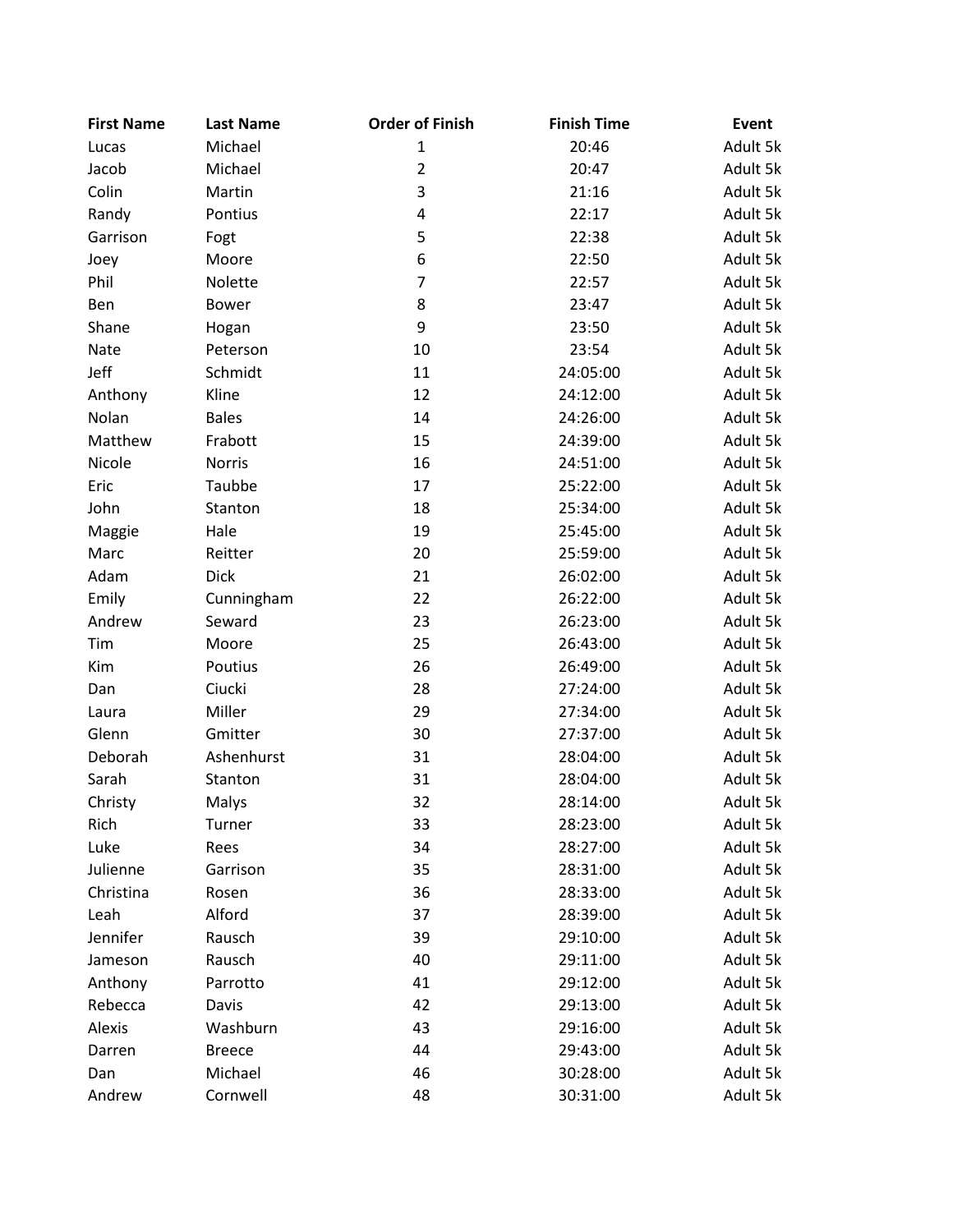| Jennifer       | Chavez Millenbaugh | 49  | 30:50:00 | Adult 5k |
|----------------|--------------------|-----|----------|----------|
| Tom            | Grode              | 50  | 31:07:00 | Adult 5k |
| Cindy          | Moore              | 50  | 31:07:00 | Adult 5k |
| Dewayne        | Peterson           | 51  | 31:51:00 | Adult 5k |
| Kristin        | White              | 52  | 32:59:00 | Adult 5k |
| Jamie          | <b>Burdiss</b>     | 53  | 33:00:00 | Adult 5k |
| Paul           | Meyers             | 54  | 33:02:00 | Adult 5k |
| Kimberly       | White              | 58  | 34:16:00 | Adult 5k |
| Hunter         | <b>Barker</b>      | 59  | 34:16:00 | Adult 5k |
| Abbra          | Arnecke            | 60  | 34:34:00 | Adult 5k |
| Jerry          | Smith              | 61  | 34:35:00 | Adult 5k |
| David          | Caldwell           | 62  | 35:46:00 | Adult 5k |
| Joy            | Hingston           | 63  | 35:58:00 | Adult 5k |
| Nancy          | <b>Timms</b>       | 64  | 35:59:00 | Adult 5k |
| <b>Bobbi</b>   | Peterson           | 65  | 37:28:00 | Adult 5k |
| <b>Barbara</b> | Cheek              | 66  | 38:28:00 | Adult 5k |
| Jarrod         | Jones              | 67  | 38:36:00 | Adult 5k |
| Ann            | Washburn           | 68  | 38:37:00 | Adult 5k |
| China          | <b>Bower</b>       | 69  | 38:53:00 | Adult 5k |
| Shannon        | <b>Bower</b>       | 70  | 38:58:00 | Adult 5k |
| Candace        | Jones              | 71  | 39:03:00 | Adult 5k |
| Nadine         | Evans              | 72  | 39:04:00 | Adult 5k |
| April          | Dick               | 73  | 39:35:00 | Adult 5k |
| James          | Alford             | 75  | 39:54:00 | Adult 5k |
| Sarah          | Malys              | 78  | 41:05:00 | Adult 5k |
| Garett         | Beltz              | 83  | 42:30:00 | Adult 5k |
| Peggy          | Hess               | 84  | 42:32:00 | Adult 5k |
| Shelley        | Reese              | 85  | 43:18:00 | Adult 5k |
| Christine      | Taylor             | 86  | 43:42:00 | Adult 5k |
| Shawn          | Rosen              | 87  | 44:44:00 | Adult 5k |
| Kolton         | Rosen              | 88  | 44:45:00 | Youth 5k |
| Sylvia         | Robinson           | 89  | 46:15:00 | Adult 5k |
| Angela         | Fennewald          | 90  | 46:52:00 | Adult 5k |
| <b>Bradley</b> | Fennewald          | 93  | 52:36:00 | Adult 5k |
| Wanda          | Ganjehsani         | 94  | 52:38:00 | Adult 5k |
| Katelyn        | <b>Baker</b>       | 95  | 52:39:00 | Adult 5k |
| Erin           | Gapinski           | 96  | 52:40:00 | Adult 5k |
| Molly          | Patterson          | 97  | 52:42:00 | Adult 5k |
| Carrie         | <b>Driggs</b>      | 98  | 52:44:00 | Adult 5k |
| Diane          | Malys              | 99  | 53:10:00 | Adult 5k |
| Don            | Flowers            | 100 | 53:10:00 | Adult 5k |
| Jacob          | Flowers            | 101 | 53:27:00 | Adult 5k |
| Fawn           | Turner             | 102 | 53:27:00 | Adult 5k |
| Juliann        | Turner             | 103 | 53:27:00 | Adult 5k |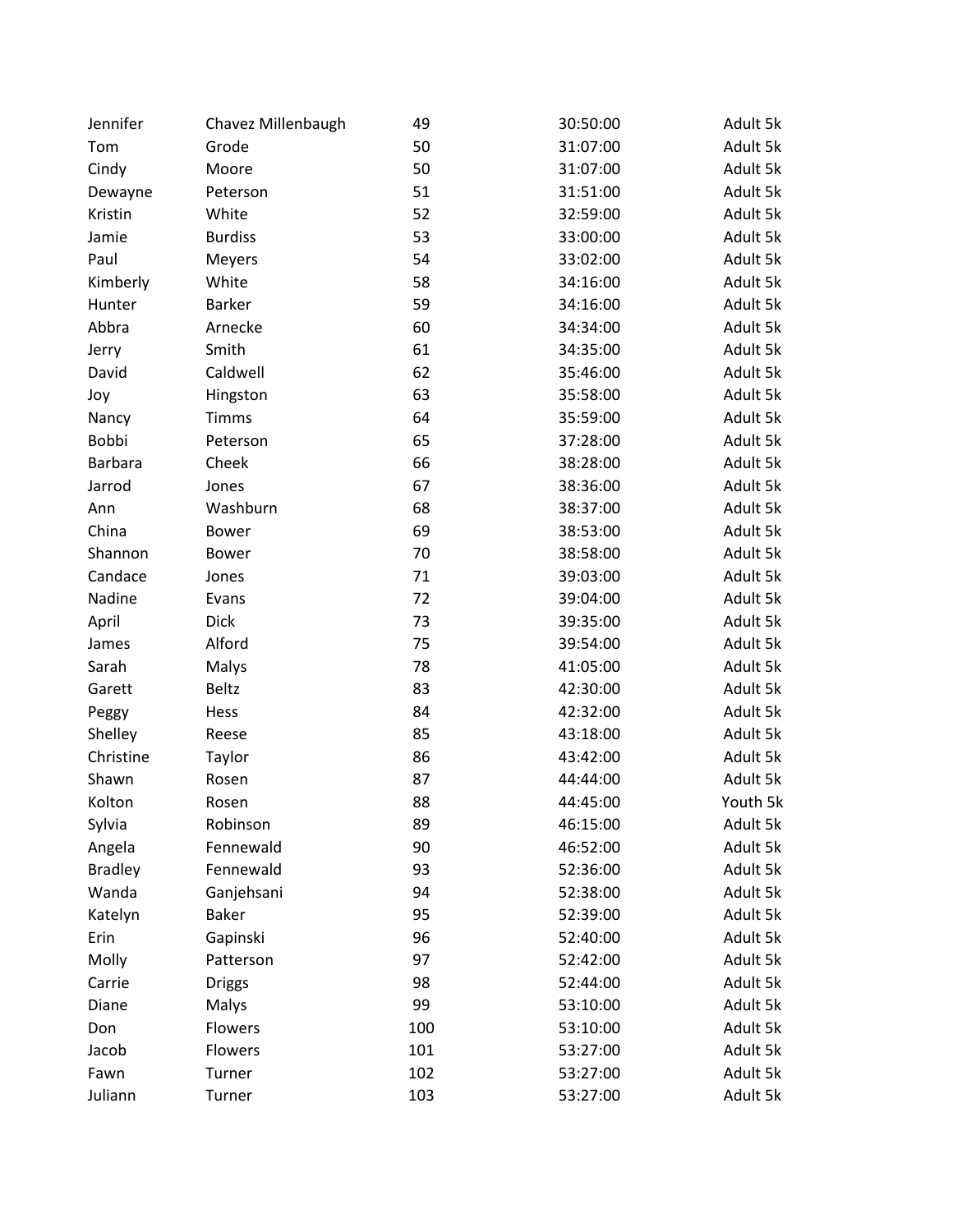| Walker<br>Herzfeld<br>Adult 5k<br>Gary<br>Adult 5k<br>Seward<br>Amy<br>Adult 5k<br>Linda<br>Kamel<br>Adult 5k<br>Cayden<br>Stephens<br>Adult 5k<br>Mandy<br>Healey<br>Michael<br>Adult 5k<br>Healey<br>Youth 5k<br>Washburn<br>Vinny<br>Youth 5k<br>Mallory<br>Frabott<br>Mikaela<br>Youth 5k<br>Frabott<br>Cornwell<br>Adult 5k<br>Donna<br>Cornwell<br>Adult 5k<br>David<br>Adult 5k<br>Janelle<br>Gasaway<br>Michelle<br>Reed<br>Adult 5k<br>Walter<br>Malys<br>Adult 5k<br>Adult 5k<br>Karen<br>Seward<br>Adult 5k<br>Bethany<br>Lhamon<br>Melanie<br>Clark<br>Adult 5k<br>Youth 5k<br><b>Brady</b><br>Chavez Millenbaugh<br>Eric<br>Anderson<br>Adult 5k<br>Adult 5k<br>Anderson<br>Darian<br>Adult 5k<br>Hilton<br>Jim<br>Adult 5k<br>Jessica<br>Dean<br>Adult 5k<br>Michael<br>Kingery<br>Ashenhurst<br>Adult 5k<br>Jim<br>Adult 5k<br>Kris<br>Cope<br>Beltz<br>Adult 5k<br>Angela | Sherill | Herzfeld | Walker | Adult 5k |
|-------------------------------------------------------------------------------------------------------------------------------------------------------------------------------------------------------------------------------------------------------------------------------------------------------------------------------------------------------------------------------------------------------------------------------------------------------------------------------------------------------------------------------------------------------------------------------------------------------------------------------------------------------------------------------------------------------------------------------------------------------------------------------------------------------------------------------------------------------------------------------------------|---------|----------|--------|----------|
|                                                                                                                                                                                                                                                                                                                                                                                                                                                                                                                                                                                                                                                                                                                                                                                                                                                                                           |         |          |        |          |
|                                                                                                                                                                                                                                                                                                                                                                                                                                                                                                                                                                                                                                                                                                                                                                                                                                                                                           |         |          |        |          |
|                                                                                                                                                                                                                                                                                                                                                                                                                                                                                                                                                                                                                                                                                                                                                                                                                                                                                           |         |          |        |          |
|                                                                                                                                                                                                                                                                                                                                                                                                                                                                                                                                                                                                                                                                                                                                                                                                                                                                                           |         |          |        |          |
|                                                                                                                                                                                                                                                                                                                                                                                                                                                                                                                                                                                                                                                                                                                                                                                                                                                                                           |         |          |        |          |
|                                                                                                                                                                                                                                                                                                                                                                                                                                                                                                                                                                                                                                                                                                                                                                                                                                                                                           |         |          |        |          |
|                                                                                                                                                                                                                                                                                                                                                                                                                                                                                                                                                                                                                                                                                                                                                                                                                                                                                           |         |          |        |          |
|                                                                                                                                                                                                                                                                                                                                                                                                                                                                                                                                                                                                                                                                                                                                                                                                                                                                                           |         |          |        |          |
|                                                                                                                                                                                                                                                                                                                                                                                                                                                                                                                                                                                                                                                                                                                                                                                                                                                                                           |         |          |        |          |
|                                                                                                                                                                                                                                                                                                                                                                                                                                                                                                                                                                                                                                                                                                                                                                                                                                                                                           |         |          |        |          |
|                                                                                                                                                                                                                                                                                                                                                                                                                                                                                                                                                                                                                                                                                                                                                                                                                                                                                           |         |          |        |          |
|                                                                                                                                                                                                                                                                                                                                                                                                                                                                                                                                                                                                                                                                                                                                                                                                                                                                                           |         |          |        |          |
|                                                                                                                                                                                                                                                                                                                                                                                                                                                                                                                                                                                                                                                                                                                                                                                                                                                                                           |         |          |        |          |
|                                                                                                                                                                                                                                                                                                                                                                                                                                                                                                                                                                                                                                                                                                                                                                                                                                                                                           |         |          |        |          |
|                                                                                                                                                                                                                                                                                                                                                                                                                                                                                                                                                                                                                                                                                                                                                                                                                                                                                           |         |          |        |          |
|                                                                                                                                                                                                                                                                                                                                                                                                                                                                                                                                                                                                                                                                                                                                                                                                                                                                                           |         |          |        |          |
|                                                                                                                                                                                                                                                                                                                                                                                                                                                                                                                                                                                                                                                                                                                                                                                                                                                                                           |         |          |        |          |
|                                                                                                                                                                                                                                                                                                                                                                                                                                                                                                                                                                                                                                                                                                                                                                                                                                                                                           |         |          |        |          |
|                                                                                                                                                                                                                                                                                                                                                                                                                                                                                                                                                                                                                                                                                                                                                                                                                                                                                           |         |          |        |          |
|                                                                                                                                                                                                                                                                                                                                                                                                                                                                                                                                                                                                                                                                                                                                                                                                                                                                                           |         |          |        |          |
|                                                                                                                                                                                                                                                                                                                                                                                                                                                                                                                                                                                                                                                                                                                                                                                                                                                                                           |         |          |        |          |
|                                                                                                                                                                                                                                                                                                                                                                                                                                                                                                                                                                                                                                                                                                                                                                                                                                                                                           |         |          |        |          |
|                                                                                                                                                                                                                                                                                                                                                                                                                                                                                                                                                                                                                                                                                                                                                                                                                                                                                           |         |          |        |          |
|                                                                                                                                                                                                                                                                                                                                                                                                                                                                                                                                                                                                                                                                                                                                                                                                                                                                                           |         |          |        |          |
|                                                                                                                                                                                                                                                                                                                                                                                                                                                                                                                                                                                                                                                                                                                                                                                                                                                                                           |         |          |        |          |
|                                                                                                                                                                                                                                                                                                                                                                                                                                                                                                                                                                                                                                                                                                                                                                                                                                                                                           |         |          |        |          |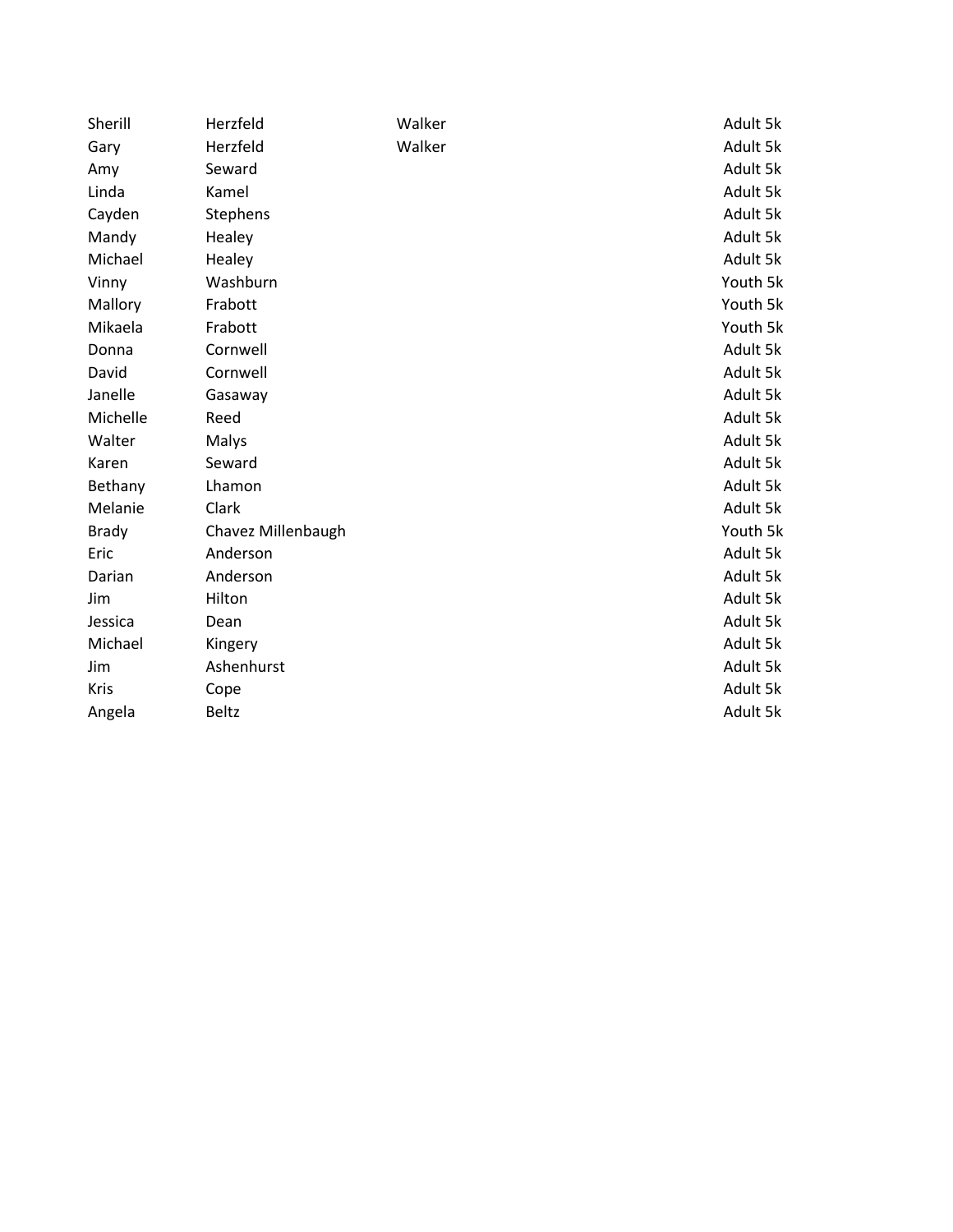| Age | Gender | City                        | <b>State</b> |
|-----|--------|-----------------------------|--------------|
| 15  | M      | Richwood                    | OH           |
| 17  | M      | Richwood                    | OН           |
| 25  | M      | Columbus                    | OH           |
| 54  | M      | Circleville                 | OH           |
| 22  | M      | <b>Vashington Courthous</b> | OH           |
| 14  | M      | Hilliard                    | OH           |
| 44  | M      | Dublin                      | OH           |
| 13  | M      | Wooster                     | OH           |
| 35  | M      | Hilliard                    | OH           |
| 14  | M      | Hilliard                    | OH           |
| 26  | M      | Columbus                    | OH           |
| 26  | M      | Reynoldsburg                | OH           |
| 20  | M      | Columbus                    | OH           |
| 39  | M      | <b>Commercial Point</b>     | OH           |
| 32  | F      | <b>Grovr City</b>           | OH           |
| 18  | M      | Dublin                      | OH           |
| 35  | M      | Hilliard                    | OH           |
| 16  | F      | Marysville                  | OH           |
| 35  | M      | Columbus                    | OH           |
| 29  | M      | Lancaster                   | OH           |
| 28  | F      | Gambier                     | OH           |
| 28  | M      | Fredericktown               | OH           |
| 56  | M      | Hilliard                    | OH           |
| 50  | F      | Circleville                 | OH           |
| 63  | M      | Dublin                      | OH           |
| 21  | F      | Columbus                    | OH           |
| 48  | M      | Maumee                      | OH           |
| 53  | F      | Hilliard                    | OH           |
| 31  | F      | Hilliard                    | OH           |
| 21  | F      | New Albany                  | OH           |
| 31  | M      | <b>Commercial Point</b>     | OH           |
| 20  | M      | Hilliard                    | OН           |
|     | F      | Chillicothe                 | OН           |
| 35  | F      | Gahanna                     | OН           |
| 32  | F      | Dublin                      | OH           |
| 28  | F      | <b>Commercial Point</b>     | OH           |
| 29  | M      | <b>Commercial Point</b>     | OH           |
| 48  | M      | Galloway                    | OH           |
| 35  | F      | Hilliard                    | OH           |
| 28  | F      | Amherst                     | OH           |
| 45  | M      | Hilliard                    | ОH           |
| 46  | M      | Richwood                    | ОH           |
| 23  | M      | Hilliard                    | OН           |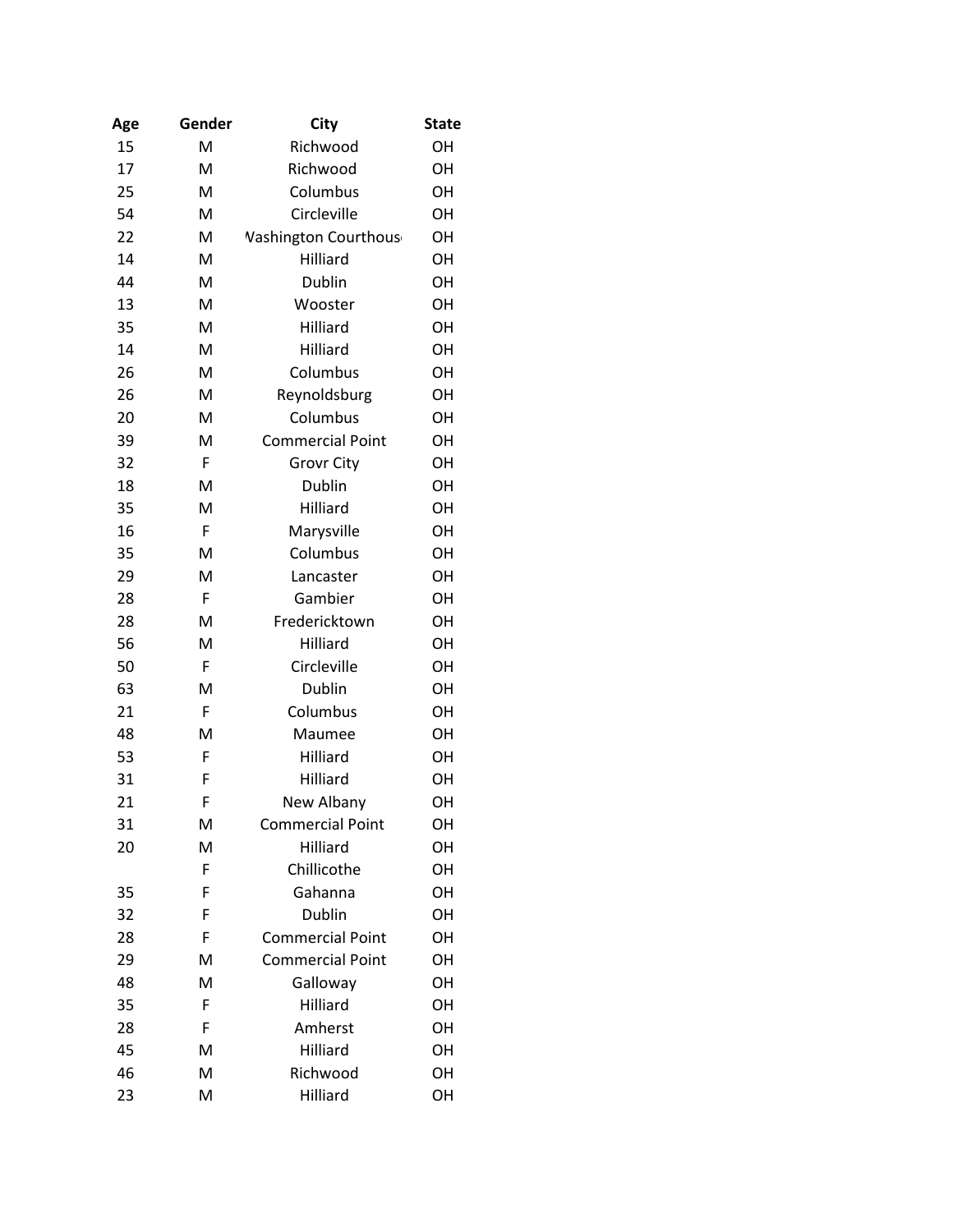| 33 | F           | Columbus             | OH |
|----|-------------|----------------------|----|
| 63 | M           | Copley               | OH |
| 50 | F           | Hilliard             | OН |
| 43 | M           | South Vienna         | OH |
| 29 | F           | Hilliard             | OH |
| 30 | F           | Galloway             | OH |
| 30 | M           | New Albany           | OH |
| 29 | F           | Columbus             | OH |
| 12 | M           | Columbus             | OH |
| 23 | $\mathsf F$ | Columbus             | OH |
| 27 | M           | Columbus             | OH |
| 42 | M           | Hilliard             | OH |
| 30 | F           | South Vienna         | OH |
| 39 | F           | Columbus             | OH |
| 41 | F           | South Vienna         | OH |
| 38 | F           | Worthington          | OH |
| 13 | M           | Galloway             | OH |
| 58 | F           | Amherst              | OH |
| 17 | F           | Wooster              | OH |
| 41 | F           | Wooster              | OH |
| 49 | F           | Galloway             | OH |
| 49 | F           | Powell               | OH |
| 31 | F           | Lancaster            | OH |
| 36 | M           | Dublin               | OH |
| 23 | F           | <b>Fairview Park</b> | OH |
| 16 | M           | Reynoldsburg         | OH |
| 58 | F           | Urbana               | OH |
| 34 | F           | Dublin               | OH |
| 39 | F           | Hilliard             | OH |
| 37 | M           | Gahanna              | ОH |
| 11 | M           | Gahanna              | OH |
| 32 | F           | Lewis Center         | OH |
| 29 | F           | Greenwich            | ОH |
| 29 | M           | Greenwich            | OH |
| 44 | F           | Columbus             | ОH |
| 29 | F           | Columbus             | OH |
| 29 | F           | Columbus             | OH |
| 28 | F           | Columbus             | OH |
| 51 | F           | Pataskala            | OH |
| 53 | F           | New Albany           | OH |
| 44 | M           | Urbana               | OH |
| 16 | M           | Urbana               | ОH |
| 52 | F           | Hilliard             | OH |
| 20 | F           | Hilliard             | ОH |